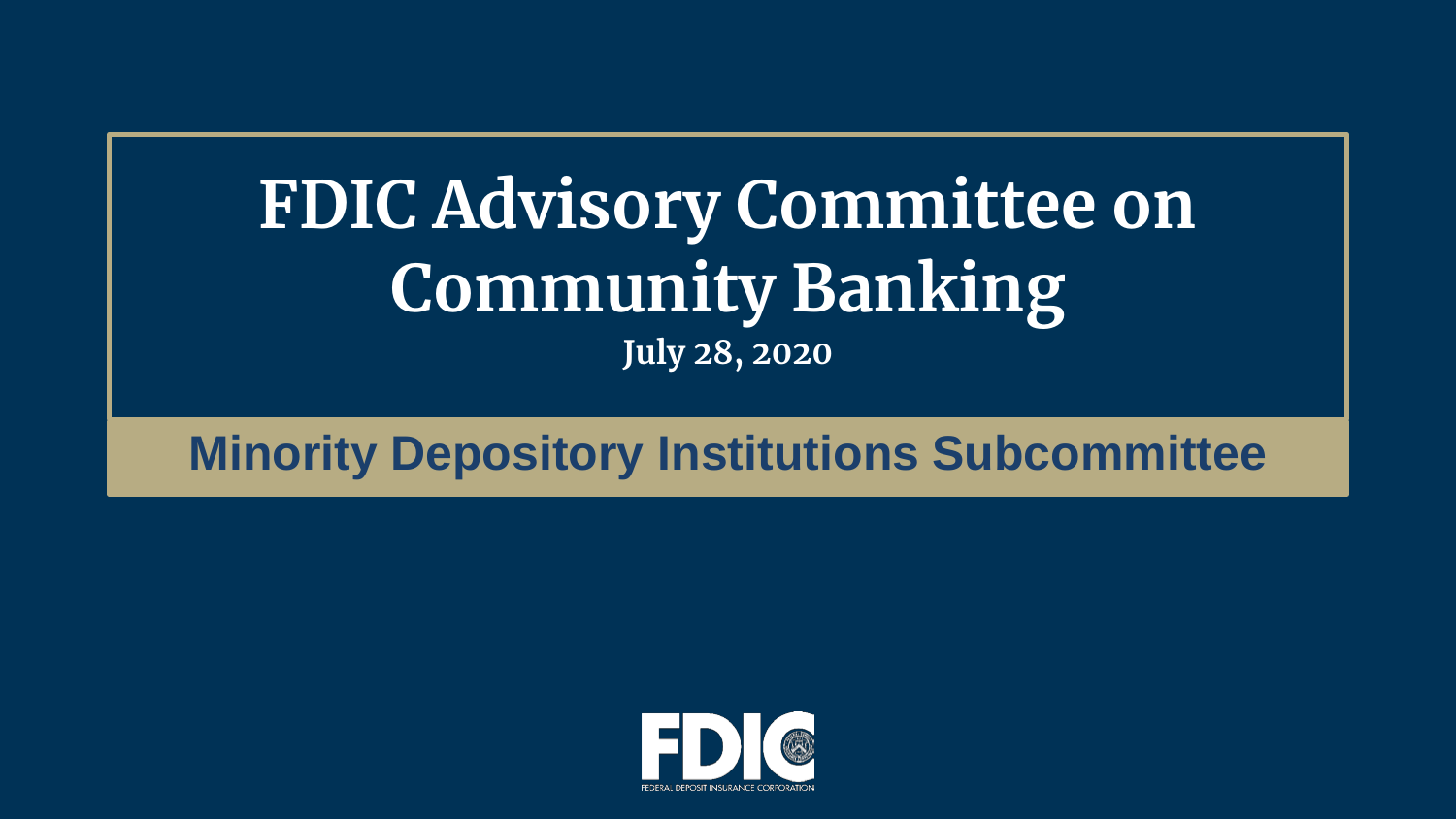## **Purpose of the FDIC Policy Statement**

- Signals FDIC Board level commitment to supporting the five statutory goals for minority depository institutions (MDIs).
- Provides framework for the MDI Program across the agency.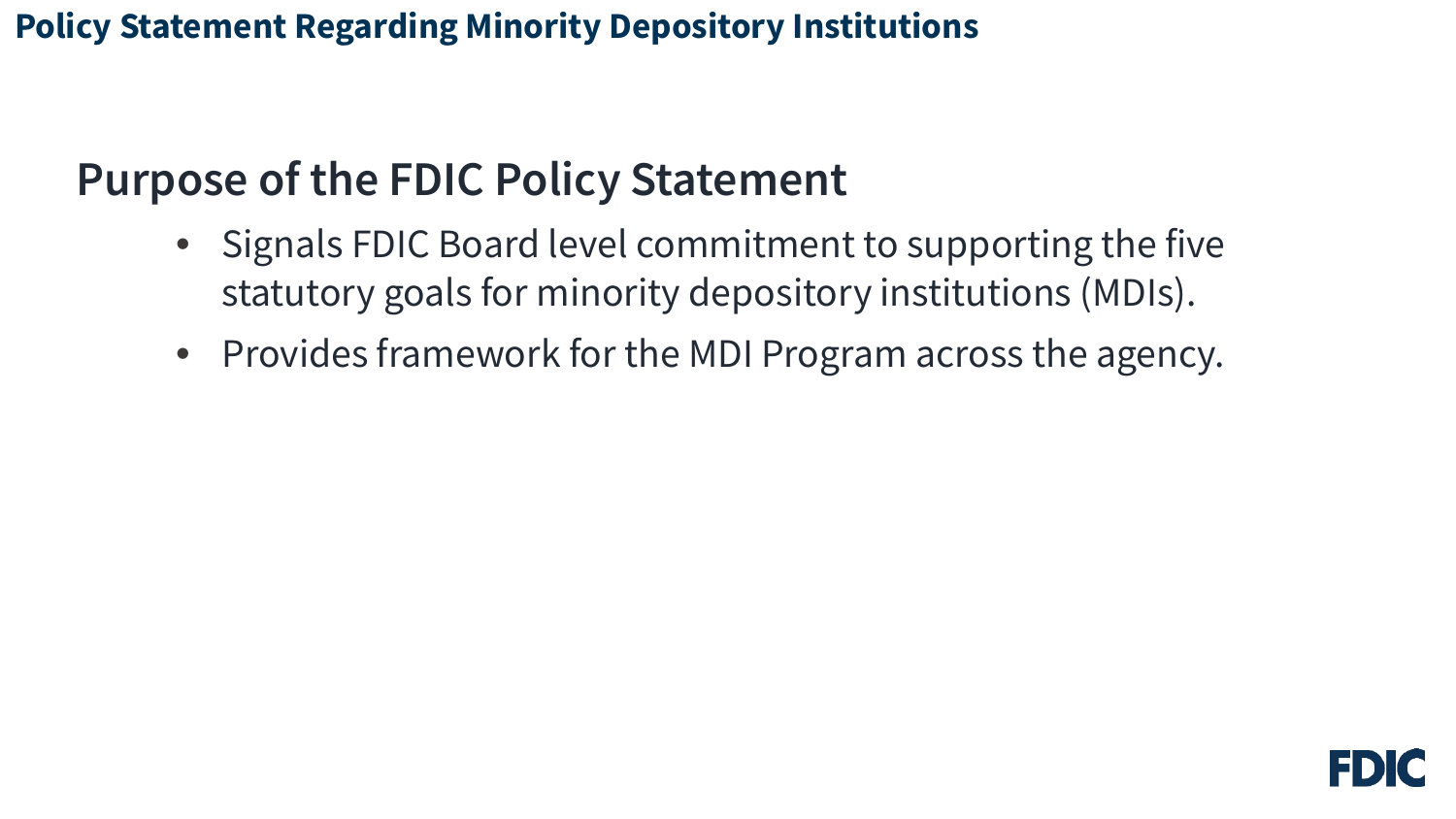## **Primary Updates**

Revisions reflect the FDIC's strengthened commitment to and engagement with MDIs and goals of preserving and promoting MDIs.

- Describes engagement activities with MDIs across the organization.
- Defines Technical Assistance, Outreach, and Education and Training.
- References the MDI Subcommittee of the Advisory Committee on Community Banking (CBAC).
- Requires measurement of FDIC MDI Program effectiveness.
- institution's business model are made relative to examination • Reiterates FDIC's examination approach and how considerations for an standards.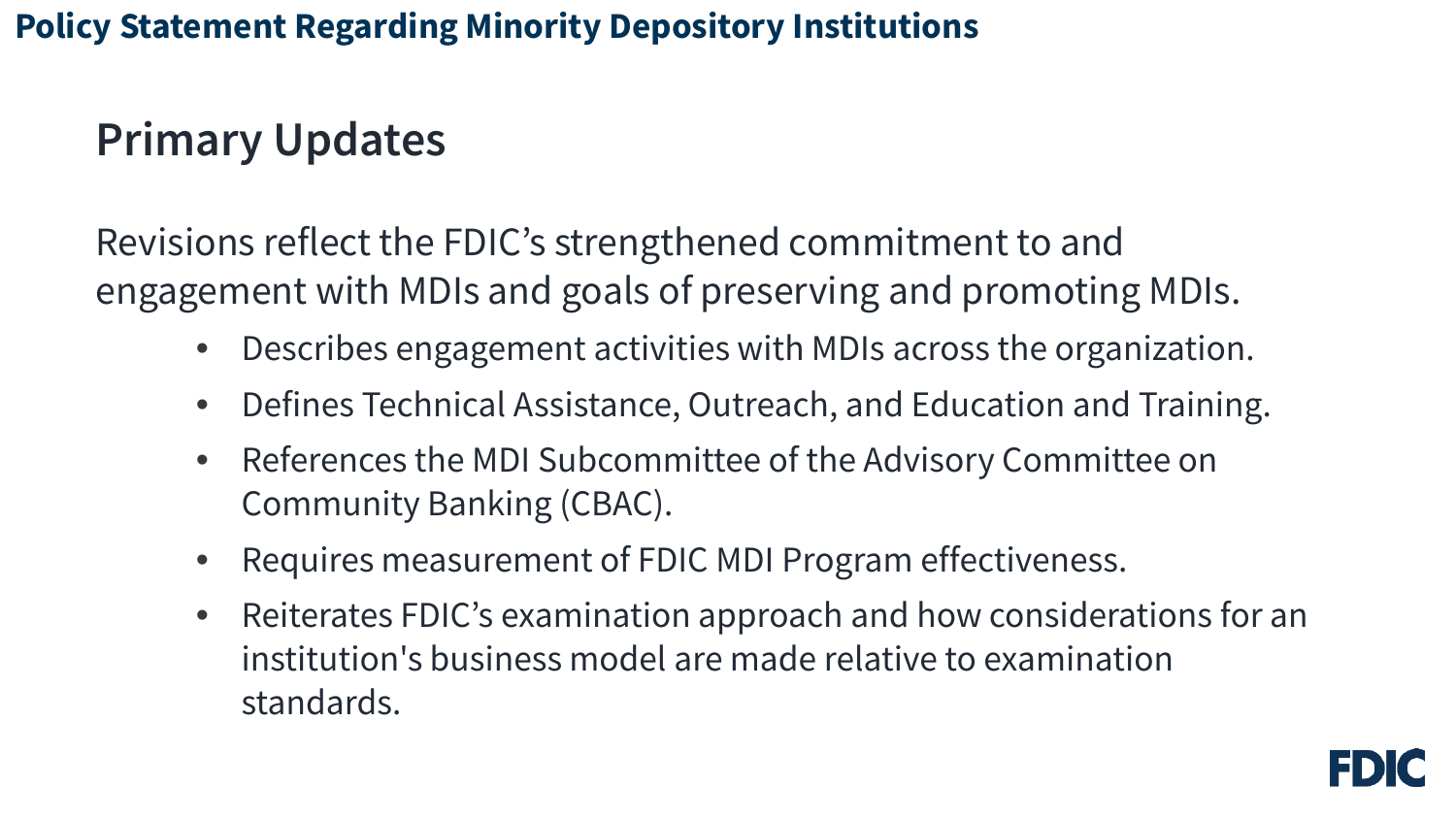## **FDIC Engagement with MDIs**

- **Washington Office staff** 
	- Maintains communication with MDI trade associations and MDIs.
	- Manages FDIC MDI Subcommittee and other national initiatives.
- **Regional Office staff** 
	- • Responds to questions or directs inquiries to the appropriate FDIC office or staff member with expertise on the subject for response.
	- Invites MDI board and management to meet with FDIC regional management annually.
	- Hosts regional roundtables.
- **Field Office staff** 
	- Serves as a significant resource to MDIs by readily answering examination related questions and explaining regulatory requirements.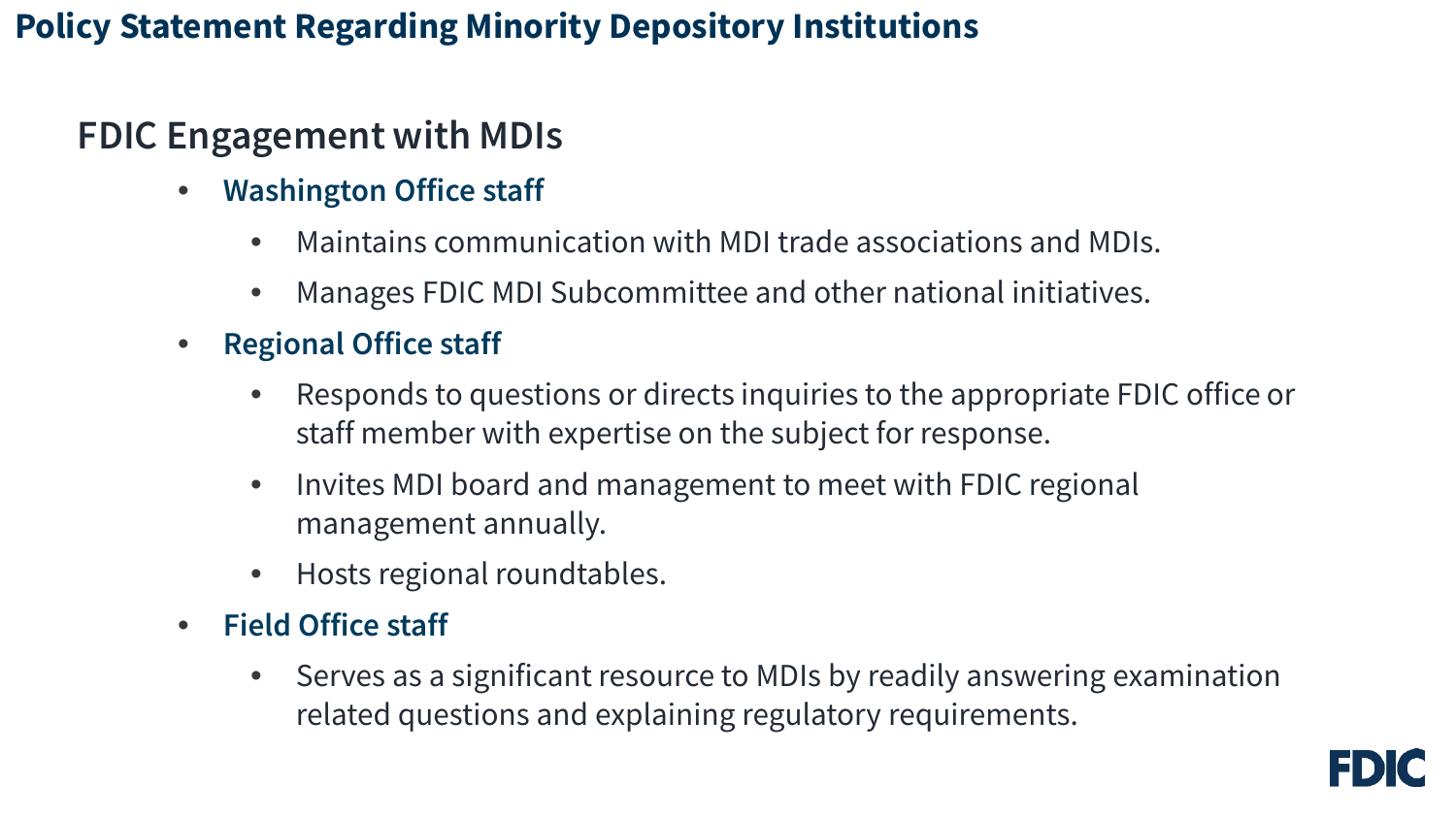## **Definitions**

- Policy Statement provides definitions of key support activities provided by the FDIC for MDIs. The Policy Statement also provides clarification on the goals of these activities:
	- Technical Assistance;
	- Outreach; and
	- Education and Training.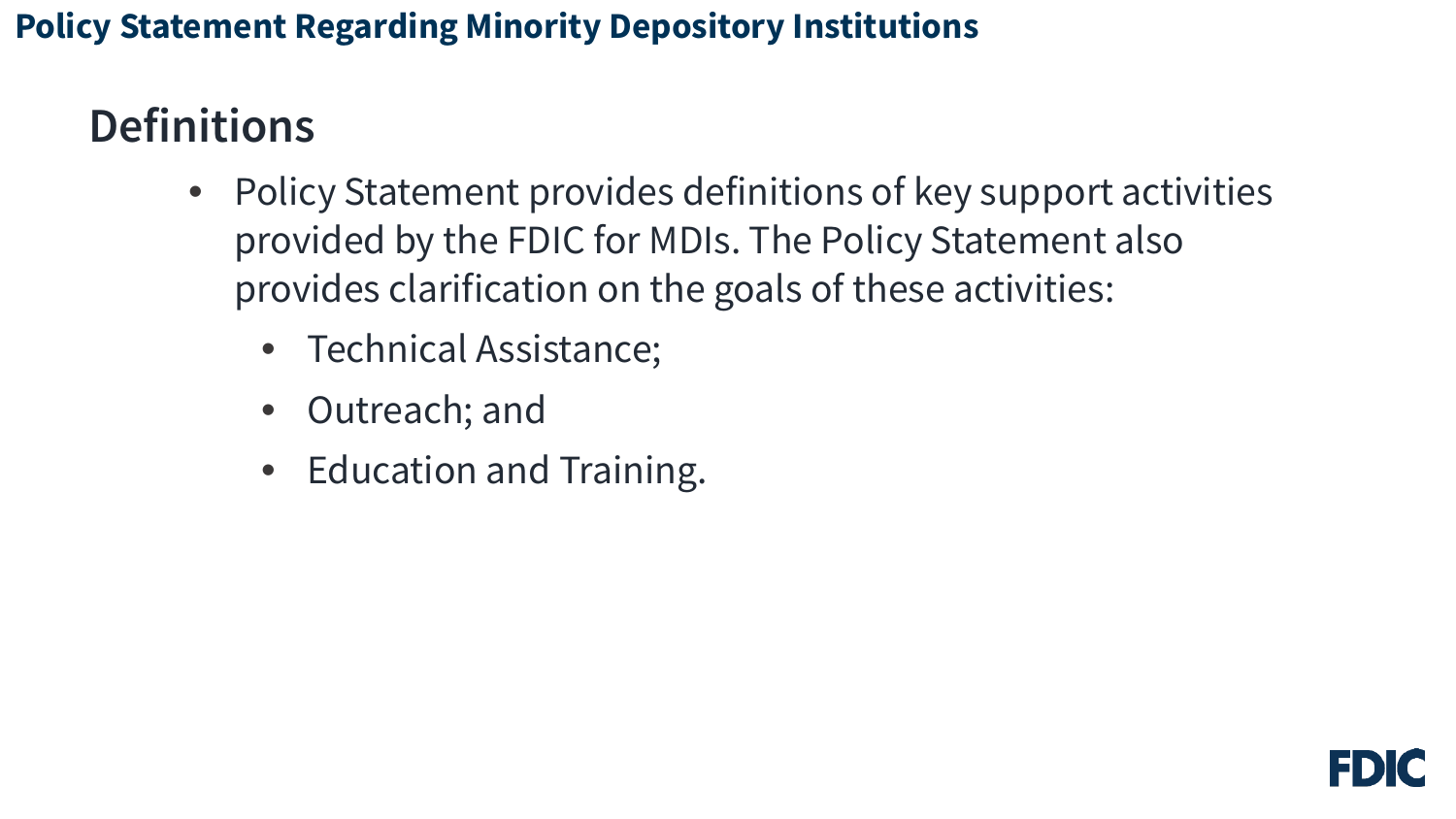## **FDIC MDI Subcommittee**

- Proposed Policy Statement highlights maintaining the MDI Subcommittee and provides the following Subcommittee goals:
	- Serves as source of feedback on FDIC strategies to fulfill statutory goals to preserve and promote minority depository institutions.
	- Makes recommendations or offers ideas to the CBAC for consideration and presentation to the FDIC.
	- Provides a platform for MDIs to promote collaboration, partnerships, and best practices.
	- Identifies ways to highlight the work of MDIs in their communities.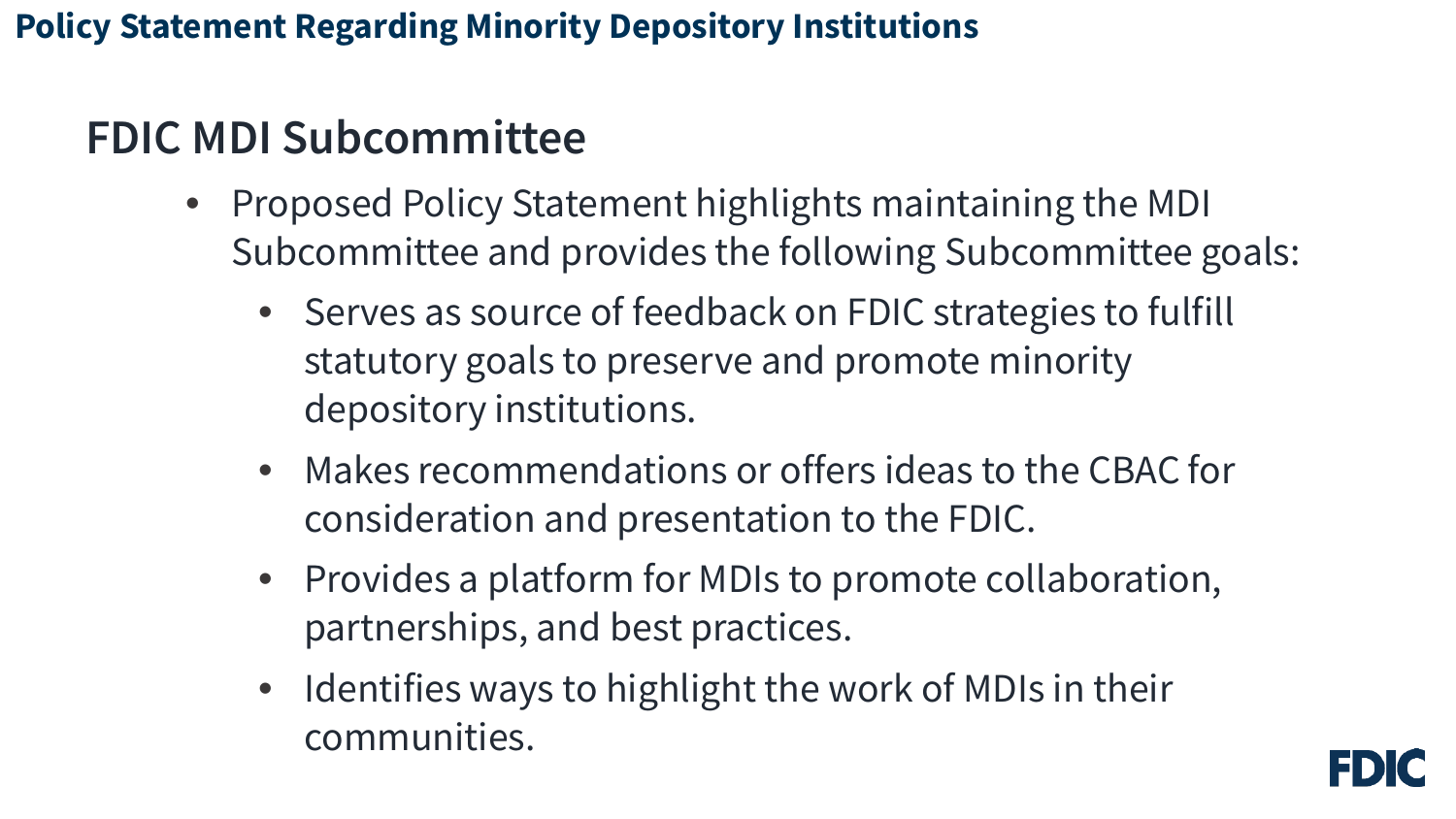## **Measuring MDI Program Effectiveness**

- The National Director and the regional office staff will routinely solicit feedback from MDIs to assess the effectiveness of the FDIC's technical assistance, outreach, and training and education, efforts and the MDI Program in general.
- The FDIC will track instances of technical assistance, outreach, and training and education and solicit feedback on the effectiveness of these activities by administering periodic surveys and holding discussions with bank management.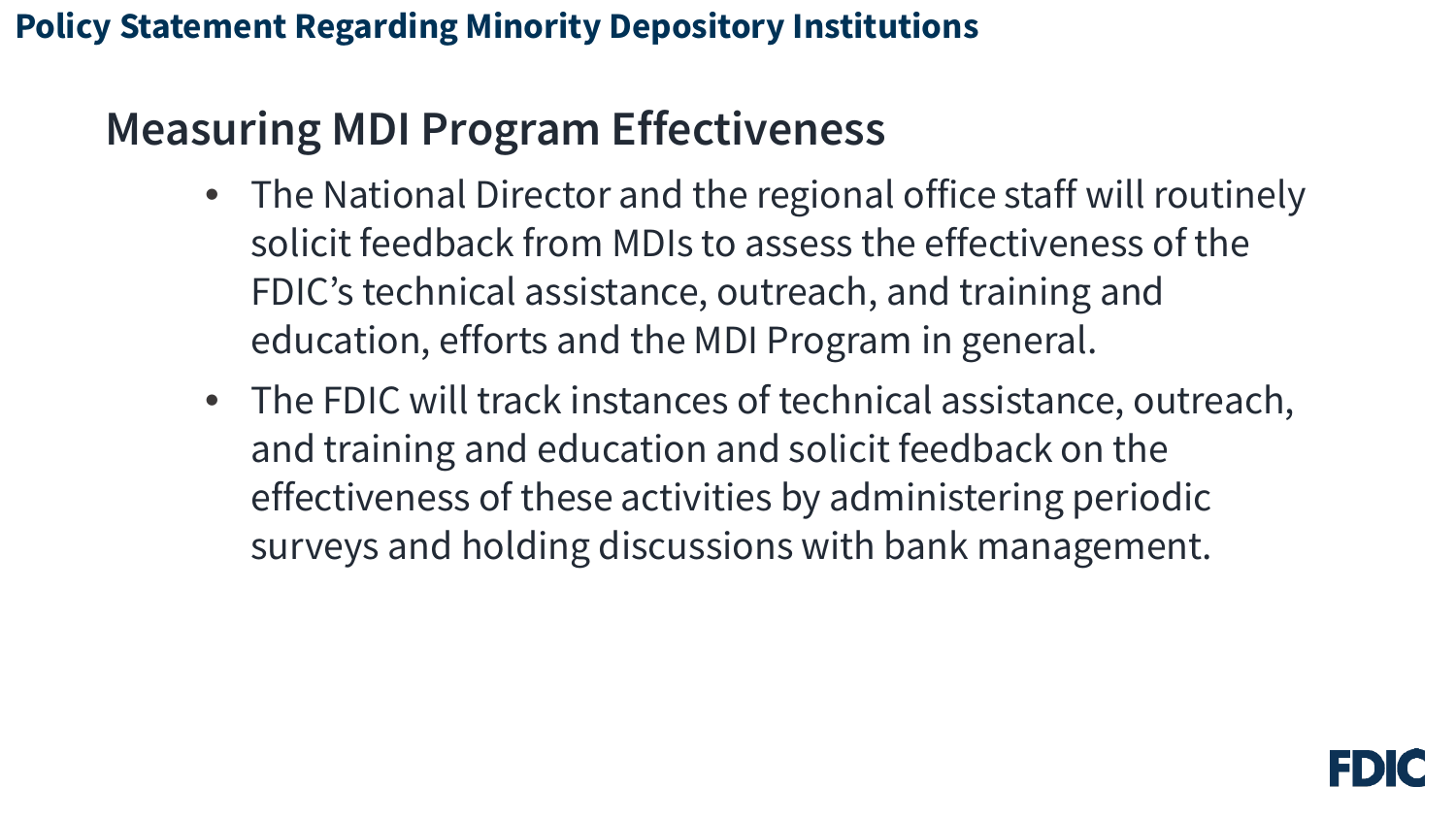## **Examination Approach**

- • All examinations must be conducted within the parameters of outstanding guidance.
- • Examiners consistently measure the risk an institution poses to the FDIC's deposit insurance fund.
- Examiners recognize the distinctive characteristics and differences in core objectives of each financial institution.
- • Institutions must properly manage risks and have appropriate policies, processes, or practices in place that management follows and uses.
- Peer comparison data are not included in the rating systems.
- individual institution, including its size and sophistication, the nature and complexity of its business activities, and risk profile. • Rating systems are designed to reflect an assessment of the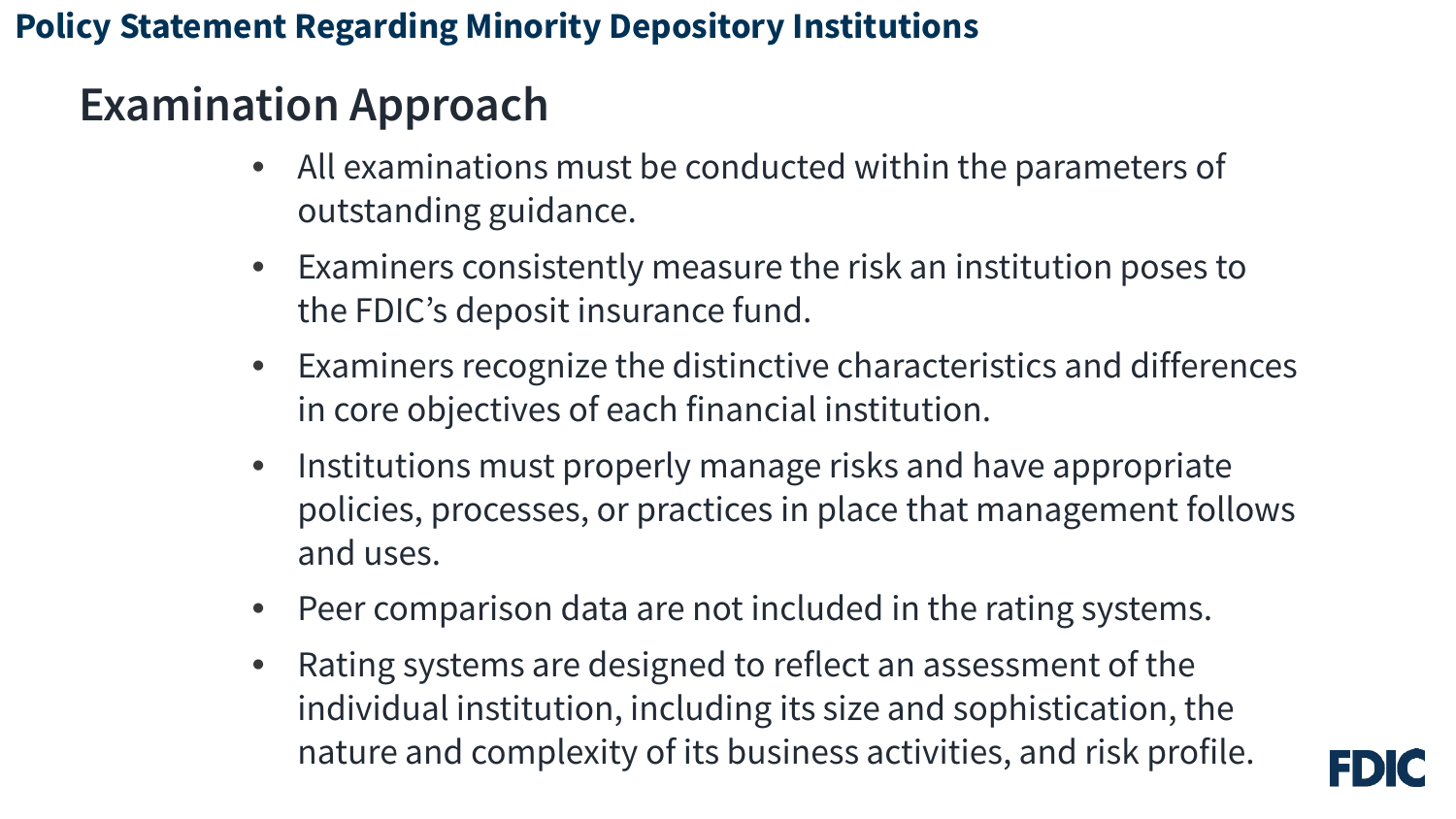## **Next Steps**

- Present proposed Policy Statement to CBAC.
- Submit proposed Policy Statement to the FDIC Board for its consideration.
- If approved, publish in the *Federal Register* for public comment (60 days).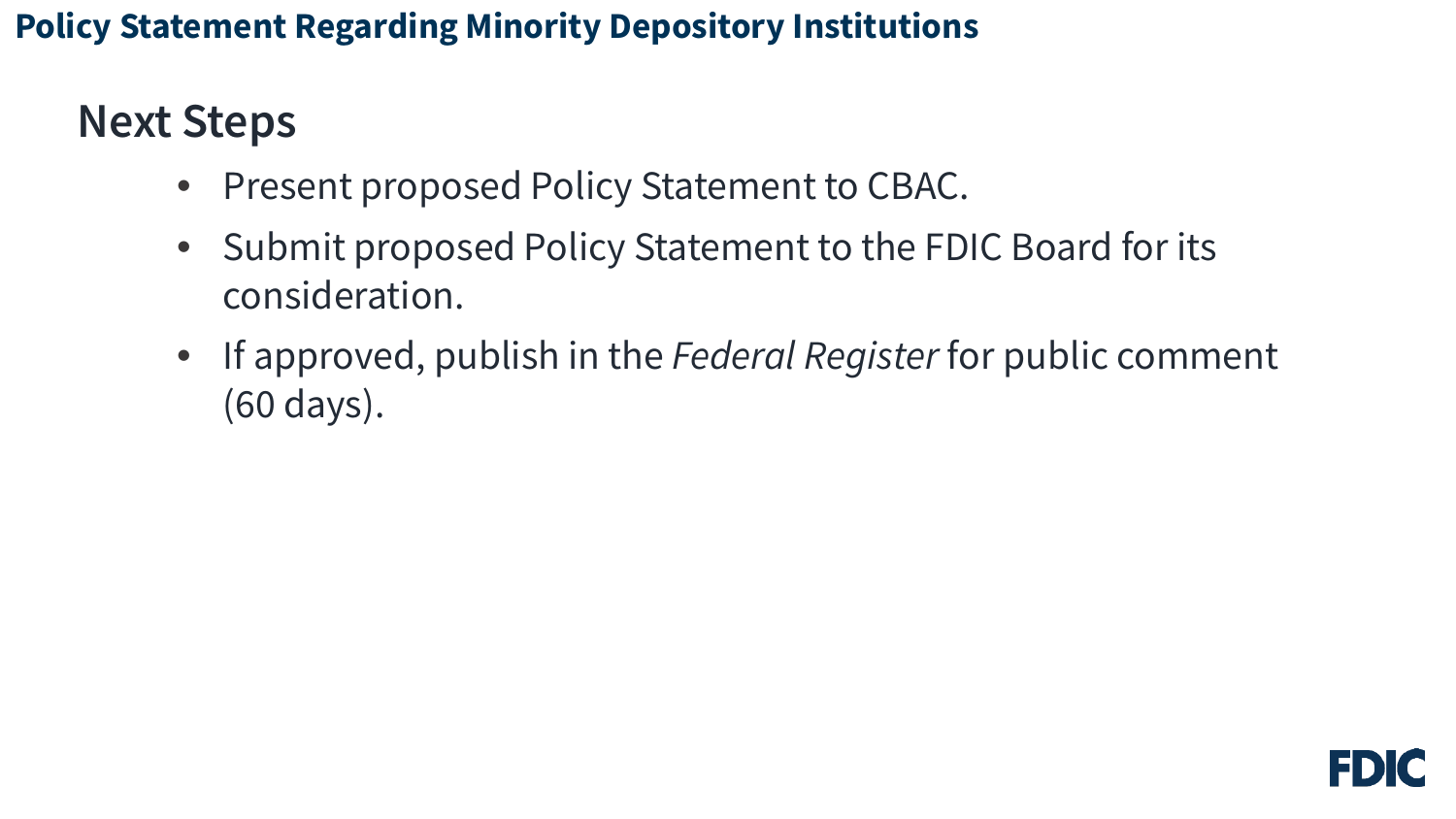#### **5000 - Statements of Policy**

#### **POLICY STATEMENT REGARDING MINORITY DEPOSITORY INSTITUTIONS**

**communities. T**he FDIC has long recognized the importance of minority depository institutions in th<u>e</u> financial system and their unique role in promoting the economic viability of minority and under-served promotepreserve and encourage minority ownership of insured these financial institutions. This Policy Statement describes the framework the FDIC has put into place and the initiatives the FDIC will Minority depository institutions often promote the economic viability of minority and under-served communities. The FDIC and has has historically taken stepsimplemented programs to preserve and undertake to fulfill its statutory goals with respect to minority depository institutions (MDI Program).

#### **Statutory Framework**

In August 1989, Congress enacted the Financial Institutions Reform, Recovery, and Enforcement Act of 1989 ("FIRREA"). Section 308 of FIRREA established the following goals:

- Preserve the number of minority depository institutions;
- Preserve the minority character in cases of merger or acquisition;
- Provide technical assistance to prevent insolvency of institutions not now insolvent;
- Promote and encourage creation of new minority depository institutions; and
- Provide for training, technical assistance, and educational programs.

#### **Definition**

 institution where 51 percent or more of the voting stock is owned by one or more "socially and "Black American, Asian Native American, Hispanic American, or Native Asian American." Section 308 of percent or more of the voting stock is owned by one or more "socially and economically disadvantaged <del>individuals,"<u>Therefore,</u> f</del>or the purposes of this Policy Statement, <u>"</u>minority depository institution<u>"</u> is defined as any Federally insured depository institution where 51 percent or more of the voting stock is owned by minority individuals. This includes institutions collectively owned by a group of minority depository institutions if a majority of the Board of Directors is minority and the community that the Section 308 of FIRREA defines "minority depository institution" as any Federally insured depository economically disadvantaged individuals." "Minority" as defined by Section 308 of FIRREA means any FIRREA defines "minority depository institution" as any Federally insured depository institution where 51 individuals." Given the ambiguous nature of the phrase "socially and economically disadvantaged individuals, such as a Native American Tribe. Ownership must be by U.S. citizens or permanent legal U.S. residents to be counted in determining minority ownership. In addition to the institutions that meet the ownership test, for the purposes of this Policy Statement, institutions will be considered minority institution serves is predominantly minority.

#### **Identification of Minority Depository Institutions**

 will maintain a list of Federally insured minority depository institutions. Institutions that are not already identified as minority depository institutions can request to be designated as such by certifying that the $\mathbf{y}_\text{F}$ case managers in <del>our </del>regional offices will note changes to the list while processing deposit insurance applications, merger applications, change of control notices, or failures of minority depository institutions. The FDIC will work closely with the other Federal regulatory agencies to ensure that institutions not directly supervised by the FDIC are accurately captured on <del>our the</del> list. In addition, the FDIC will<br>next allocation was identically the list to relevant trade acceptations and acake invut repeating its the accura periodically provide the list to relevant trade associations and seek input regarding <del>its <u>the</u> accuracy <u>of the</u></del> MDI <del>pP</del><br>tions tha To ensure that all minority depository institutions are able to participate in the MDI pProgram, the FDIC meet the above definition. For institutions supervised directly by the FDIC, our examiners will review the appropriateness of *their institution being inclusion* on the list during the examination process. In addition,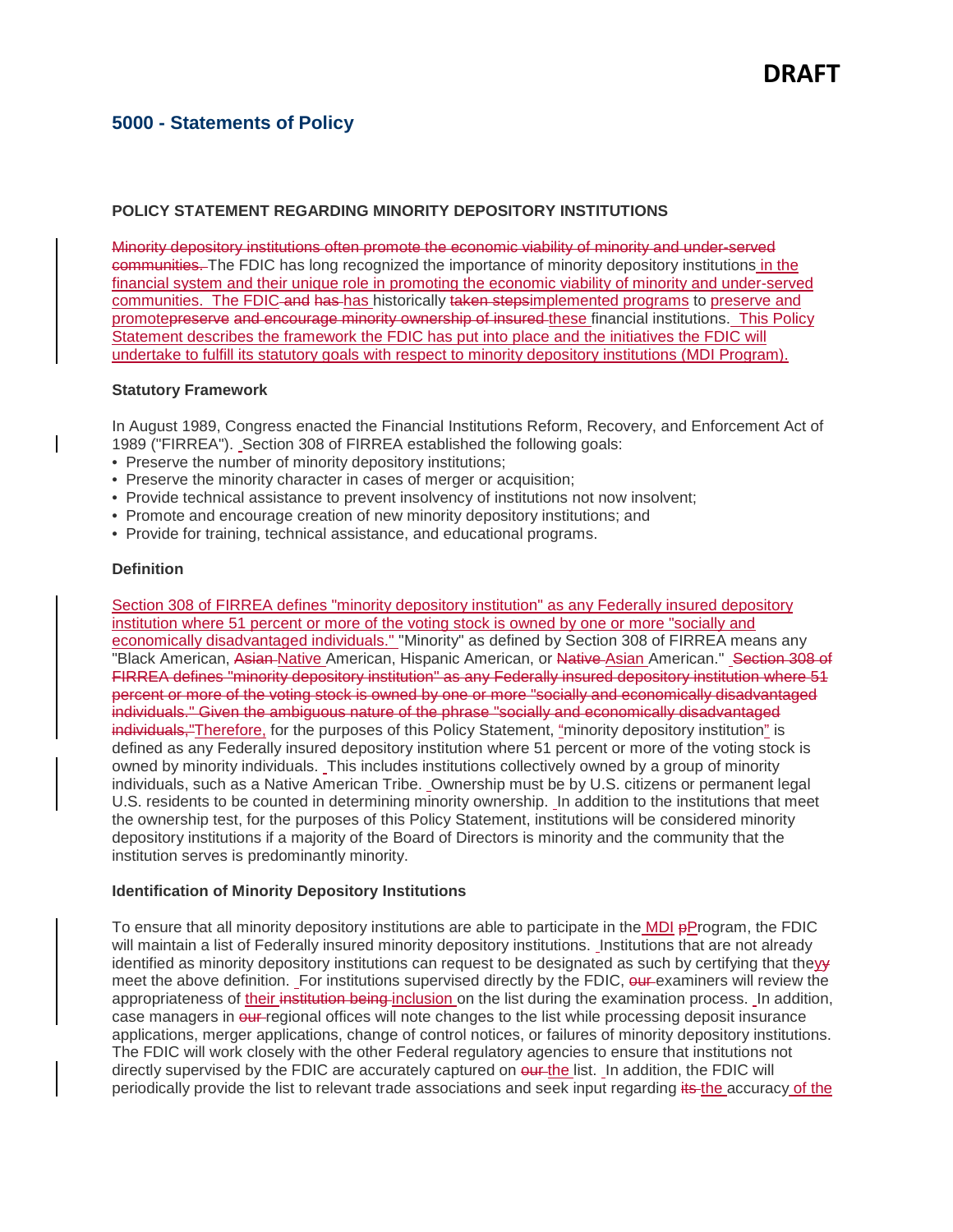participate in this <del>program Program</del> will be removed from the official list upon request. <u>list</u>. Inclusion in the FDIC's MDI Program is voluntary. Any minority depository institution not wishing to participate in this experience Program will be removed from the official list upon request.

#### **Organizational Structure**

<del>coordinator <u>director</u> w</del>ill consult with officials from the following FDIC Divisions to ensure appropriate personnel are involved and resources are made available with regard to MDI Program initiatives: Division of Risk Management Supervision,- Division of Depositor and Consumer Protection, Division of initiatives. The national director will also consult with other organizations within the FDIC as appropriate. The FDIC has designated a national coordinator director for the FDIC's minority depository institutions pMDI Program in the Washington Office and a regional coordinator in each Regional Office. The national Resolutions and Receiverships, Division of Insurance and Research, Legal Division, and the Office of Diversity and Economic OpportunityOffice of Minority and Women Inclusion, the Legal Division, and the Division of Resolutions and Receiverships to ensure appropriate personnel are involved in program

will focus its efforts on minority depository institutions with those charters. However, the national director will meet periodically with the other Federal banking regulators to discuss each agency's outreach efforts, depository institutions. Representatives of other divisions and offices may participate in these meetings. As the primary Federal regulator for State nonmember banks and State savings associations, the FDIC to share ideas, and to identify opportunities where the agencies can work together to assist minority

#### **Engagement with Minority Depository Institutions**

 The FDIC's MDI Program will provide for continual engagement with minority depository institutions through ongoing interaction with the Washington, Regional, and Field Office staff. This interaction includes providing technical assistance to share information and expertise on supervisory topics, outreach initiatives to provide opportunities for open dialogue with senior FDIC staff, and training initiatives to offer opportunities to gain additional knowledge about specific regulatory requirements. Further, trade associations affiliated with minority depository institutions serve as a significant resource in identifying specific interests or concerns for those institutions.

associa–tions to seek feedback on the FDIC's efforts under <del>this <u>the MDI pP</u>rogram, discuss possible</del> programs supporting minority depository institutions. The regional coordinators will contact all new The national coordinator director will regularly contact the various minority depository institution trade training initiatives, and explore options for preserving promoting and promoting preserving minority ownership of depository institutions. The national director and the regional coordinators also will solicit information from trade associations and other organizations about groups that may be interested in establishing new minority depository institutions. FDIC representatives will be available to address such groups to discuss the application process, the requirements of becoming FDIC insured, and the various minority state nonmember banks and state savings associations identified through insurance applications, merger applications, or change in control notices to familiarize the institutions with the resources available through the MDI Program.

#### *Technical Assistance*

 Technical assistance, as defined by the FDIC's MDI Program, is individual assistance that a regulator will understanding supervisory topics or findings. At any time, the FDIC will share information and expertise FDIC staff will not actually perform tasks expected of an institution's management or employees. For example, FDIC staff may explain Call Report instructions as they relate to specific accounts, but will not reinvestment opportunities, but will not recommend a specific transaction. provide to a minority depository institution in response to an institution's request for assistance in with bank management on various topics including, but not limited to, understanding bank regulations, FDIC policies, examination procedures, accounting practices, supervisory recommendations, risk management procedures, and compliance management procedures. In providing technical assistance, assist in preparing an institution's Call Report. FDIC staff may provide information on community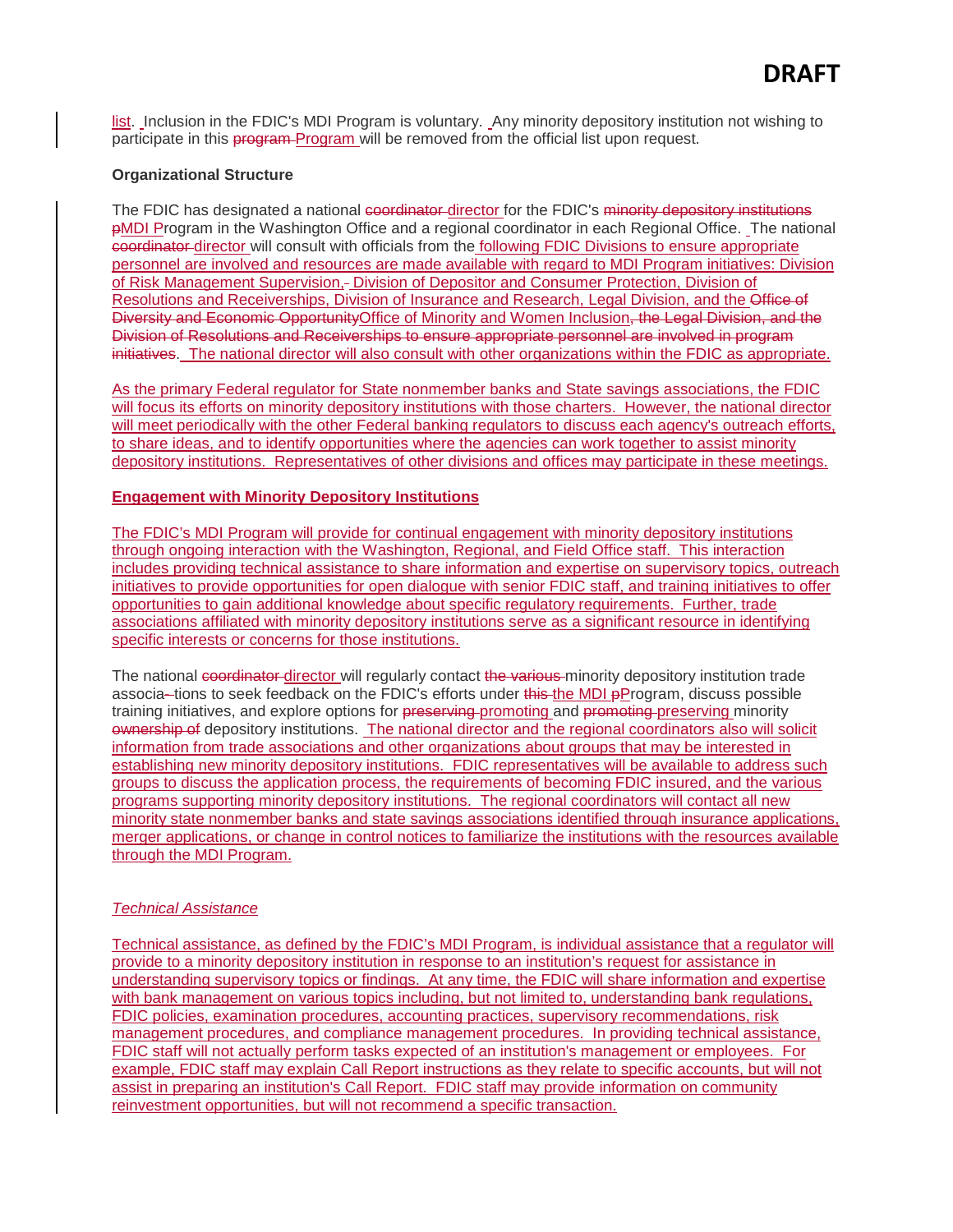explaining regulatory requirements. Other staff members within the FDIC with expertise in various regulatory topics will also be available to share knowledge to assist minority depository institutions in complying with regulations or implementing supervisory recommendations. An institution can contact its field office representatives, case manager, or review examiner to request technical assistance. In addition, the regional coordinators and the institution's assigned case manager and review examiner are knowledgeable about minority bank issues and will be available to answer questions or to direct inquiries to the appropriate FDIC office or staff member with expertise on the subject for response. Case managers can explain the application process and the type of analysis and information required for different applications. Field office representatives also serve as a significant resource to minority depository institutions by readily addressing examination related questions and

 to help management understand satisfactory methods to address such recommendations. At the FDIC will be available to return to the institution to provide technical assistance by reviewing areas of During examinations, the FDIC expects examiners to fully explain supervisory recommendations and offer conclusion of each examination of a minority depository institution directly supervised by the FDIC, the concern or topics of interest to the institution. The purpose of return visits is to assist management in understanding and implementing examination recommendations, not to identify new problems.

 ratings. Technical assistance is a tool to provide on-going support to institutions in an effort to ensure timely implementation of recommendations, full understanding of regulatory requirements, and in some instances, the viability of the institution. Technical assistance is not a supervisory activity and is not intended to present additional regulatory burden. Further, examination teams will not view requests for, or acceptance of, technical assistance negatively when evaluating institution performance or assigning

#### *Outreach*

 Outreach, as defined by the FDIC's MDI Program, consists of FDIC representatives meeting with financial institutions with a primary focus of building relationships and open communication and providing information and resources. Outreach is generally offered by the FDIC and can include meetings between financial institution management and senior FDIC management.

 As the primary Federal regulator for State nonmember banks, the FDIC will focus its efforts on these and offices may participate in these meetings. institutions. However, the national coordinator will meet with the other Federal regulators periodically to discuss each agency's outreach efforts, to share the ideas, and to identify opportunities where the agencies can work together to assist minority depository institutions. Representatives of other divisions

and offices may participate in these meetings.<br>The FDIC maintains an MDI Subcommittee of its Advisory Committee on Community Banking (CBAC) comprised of executives of minority depository institutions. The MDI Subcommittee serves as a source of feedback on FDIC strategies to fulfill statutory goals to preserve and promote minority depository depository institutions to promote collaboration, partnerships, and best practices. The Subcommittee will also identify ways to highlight the work of minority depository institutions in their communities. institutions. The MDI Subcommittee may also make recommendations or offer ideas to the CBAC for consideration and presentation to the FDIC. The MDI Subcommittee provides a platform for minority

 Executives and staff in the FDIC's regional offices will communicate regularly with each minority seek input regarding any training or other technical assistance the institution may desire. depository institution to outline the FDIC's efforts to promote and preserve minority depository institutions; will offer annually to have a member of regional management meet with the institution's board of directors to discuss issues of interest, including through roundtable discussions and training sessions; and will

seek input regarding any training or other technical assistance the institution may desire.<br>The FDIC will explore opportunities to facilitate collaboration and partnering initiatives among minority depository institutions or between minority depository institutions and non-minority depository institutions.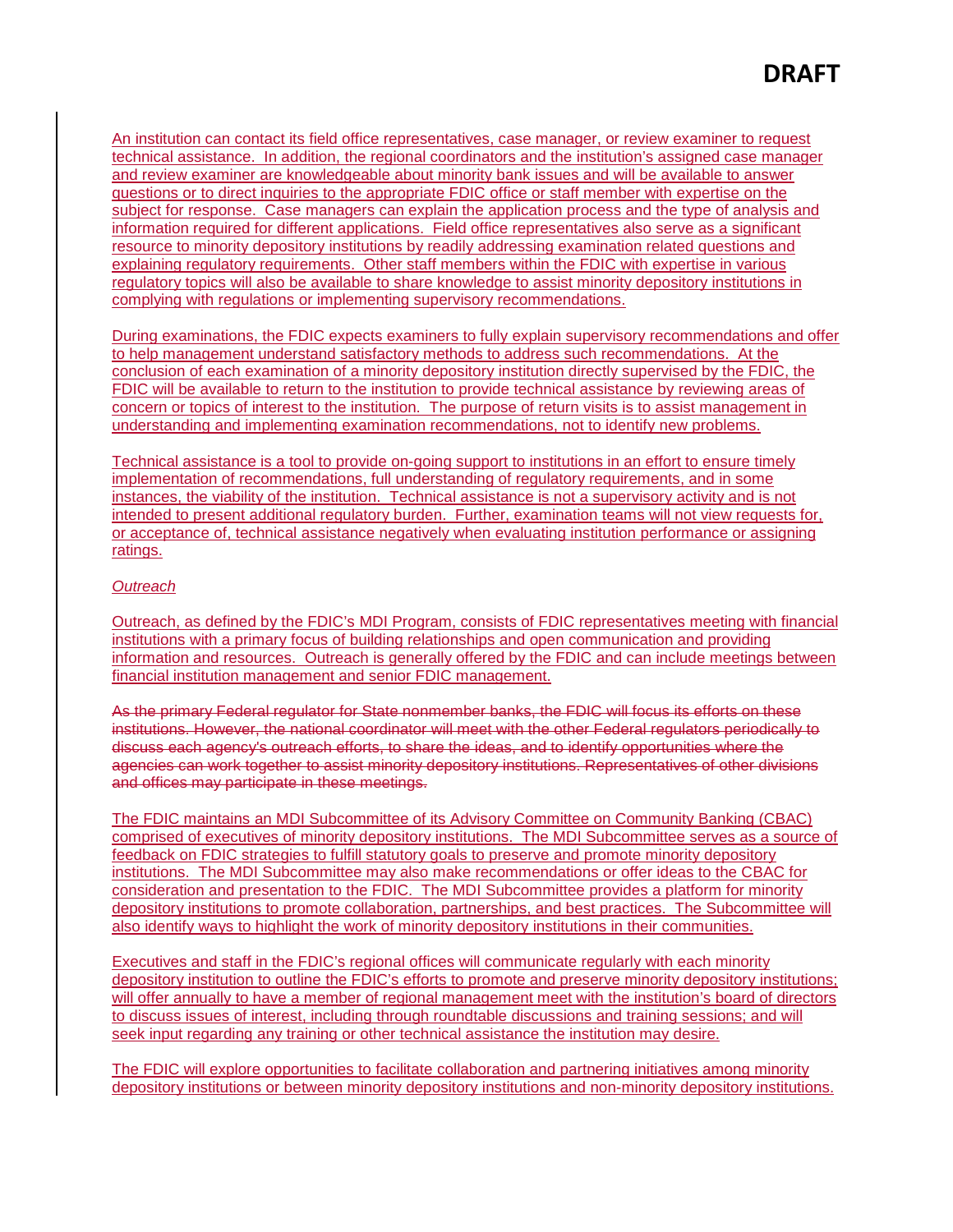opportunities to better meet the needs of their communities. The FDIC recognizes that by facilitating these collaborative relationships, institutions can have

 institution's central point of contact at the FDIC. At least annually, regional coordinators will contact each interest. Finally, the regional coordinators will contact all new minority State nonmember banks identified The regional coordinators are knowledgeable about minority bank issues and are available to answer questions or to direct inquiries to the appropriate office. However, each FDIC-insured institution has previously been assigned a specific case manager in their regional office who will continue to be the minority depository institution directly supervised by the FDIC in their respective regions to discuss the FDIC's efforts to promote and preserve minority ownership of financial institutions and to offer to have a member of regional management meet with the institution's board of directors to discuss issues of through insurance applications, merger applications, or change in control notices to familiarize the institutions with the FDIC's minority depository institution program.

#### *Training and Educational Programs*

 The FDIC will partner with other agencies and trade associations to offer training programs. This training Training and educational programs, as defined by the FDIC's MDI program, consists of instruction designed to impart proficiency or skills related to a particular job, process, or regulatory policy. The FDIC will work with other banking regulatory agencies and trade associations representing minority depository institutions to periodically assess the need for, and provide for, training and educational opportunities. and education can be provided in person, through webinars or conference calls, or in a conference setting.

#### **Reporting**

 depository institutions will also be highlighted in the FDIC's Annual Report and the Annual Report to The regional coordinators will report regional office activities related to the MDI Program to the national director quarterly. The national director will develop a comprehensive report on all MDI Program activities and submit the report quarterly to the Chairman. The FDIC's efforts to preserve and promote minority Congress on the Preservation and Promotion of Minority Depository Institutions pursuant to Section 367 of the Dodd-Frank Wall Street Reform and Consumer Protection Act of 2010 and Section 308 of FIRREA.

#### **Measuring Program Effectiveness**

 The national director and the regional office staff will routinely solicit feedback from minority depository activities by administering periodic surveys and holding discussions with bank management. institutions to assess the effectiveness of the FDIC's technical assistance, outreach, and training/education efforts and the MDI Program in general. The FDIC will track instances of technical assistance, outreach, and training and education and solicit feedback on the effectiveness of these

#### **Examinations**

l

 regulations. Likewise, all examinations must be conducted within the parameters of FDIC examination All insured institutions must be operated in a safe and sound manner, in accordance with FDIC's policies and should consistently measure the risk an institution poses to the FDIC's deposit insurance fund. Notwithstanding, and consistent with the Uniform Financial Institutions Rating System (UFIRS)<sup>1</sup>

<span id="page-12-0"></span><sup>&</sup>lt;sup>1</sup> The UFIRS takes into consideration certain financial, managerial, and compliance factors that are common to all institutions. (Compliance, Community Reinvestment Act, Government Security Dealers, Information Technology, Municipal Security Dealers, Compliance with laws and regulations is considered under the management component. Specialty examination findings Transfer Agent, and Trust (or Fiduciary)) and the ratings assigned to those areas are taken into consideration, as appropriate, when assigning a composite rating and component ratings under UFIRS.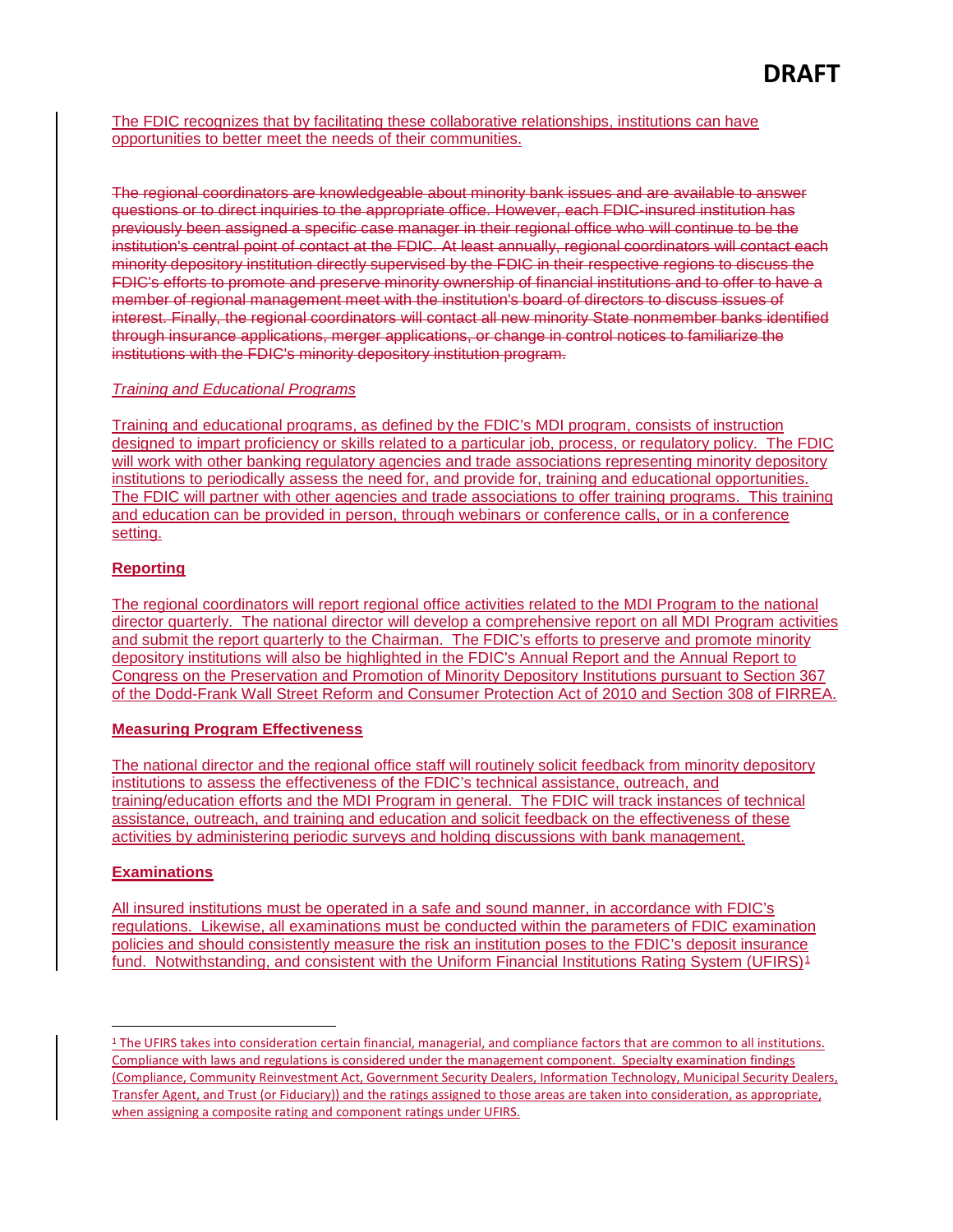### **DRAFT**

 recognize the distinctive characteristics and differences in core objectives of each financial institution and and the Uniform Interagency Consumer Compliance Rating System (UICCR)<sup>2</sup>, examiners are expected to to consider those unique factors when evaluating an institution's financial condition and risk management practices.

 evaluation of specific components, which are also rated. For UFIRS, these component ratings reflect an institution's capital adequacy, asset quality, management capabilities, earnings sufficiency, liquidity position, and sensitivity to market risk (commonly referred to as the CAMELS ratings). Likewise, the oversight, compliance program, and violations of law and consumer harm. The uniform rating systems and evaluation and rating criteria are specific to the examination types performed. Further, the specific components. Under the UFIRS and UICCR, each financial institution is assigned a composite rating based on an UICCR is organized under broad components that assess the institution's board and management assignment of the rating is based solely on the subject institution's individual performance under the

specific components.<br>Management practices, particularly as they relate to risk management, vary considerably among financial risk profile. Each institution must properly manage risks and have appropriate policies, processes, or practices in place that management follows and uses. Activities undertaken in a less complex institution institutions depending on size and sophistication, the nature and complexity of business activities, and engaging in less sophisticated risk-taking activities may only need basic management and control systems compared to the detailed and formalized systems and controls used for the broader and more complex range of activities undertaken at a larger and more complex institution.

 reliance on statistical comparisons to justify the component rating being assigned. This is very important when evaluating minority depository institutions due to their unique characteristics. For example, many minority depository institutions were established to serve an otherwise under-served market. High allows for consideration of the characteristics by considering not only the level of an institution's earnings, but also the trend and stability of earnings, the ability to provide for adequate capital, the quality and Peer comparison data are not included in the rating systems. The principal reason is to avoid over profitability may not be as essential to the organizers and shareholders of the institution. Instead, community development, improving consumer services, and promoting banking services to the unbanked or under-banked segment of its community may drive many of the organization's decisions. The UFIRS sources of earnings, and the adequacy of budgeting systems.

 systems are designed to reflect an assessment of the individual institution, including its size and sophistication, the nature and complexity of its business activities, and risk profile.<sup>[3](#page-13-1)</sup> Examiners are instructed to consider all relevant factors when assigning a component rating. The rating

#### **Technical Assistance**

 $\overline{\phantom{a}}$ 

 the type of analysis and information required for different applications. During examinations, examiners The FDIC can provide technical assistance to minority depository institutions in several ways on a variety of issues. An institution can contact its case manager for assistance in understanding bank regulations, FDIC policies, examination procedures, etc. Case managers can also explain the application process and are expected to fully explain any supervisory recommendations and should offer to help management understand satisfactory methods to address such recommendations.

<span id="page-13-0"></span>each federally regulated financial institution. The consumer compliance rating reflects the effectiveness of an institution's CMS  $<sup>2</sup>$  UICCR is a supervisory policy for evaluating financial institutions' adherence to consumer compliance requirements. It</sup> provides a general framework for evaluating compliance assessment factors in order to assign a consumer compliance rating to to ensure compliance with consumer protection laws and regulations and reduce the risk of harm to consumers.

<span id="page-13-1"></span><sup>&</sup>lt;sup>3</sup> Peer data are used in specific examination procedures for performance testing. For example, peer data are used to determine whether an insured depository institution serves the credit needs of its community as required under the Community Reinvestment Act and its implementing regulations.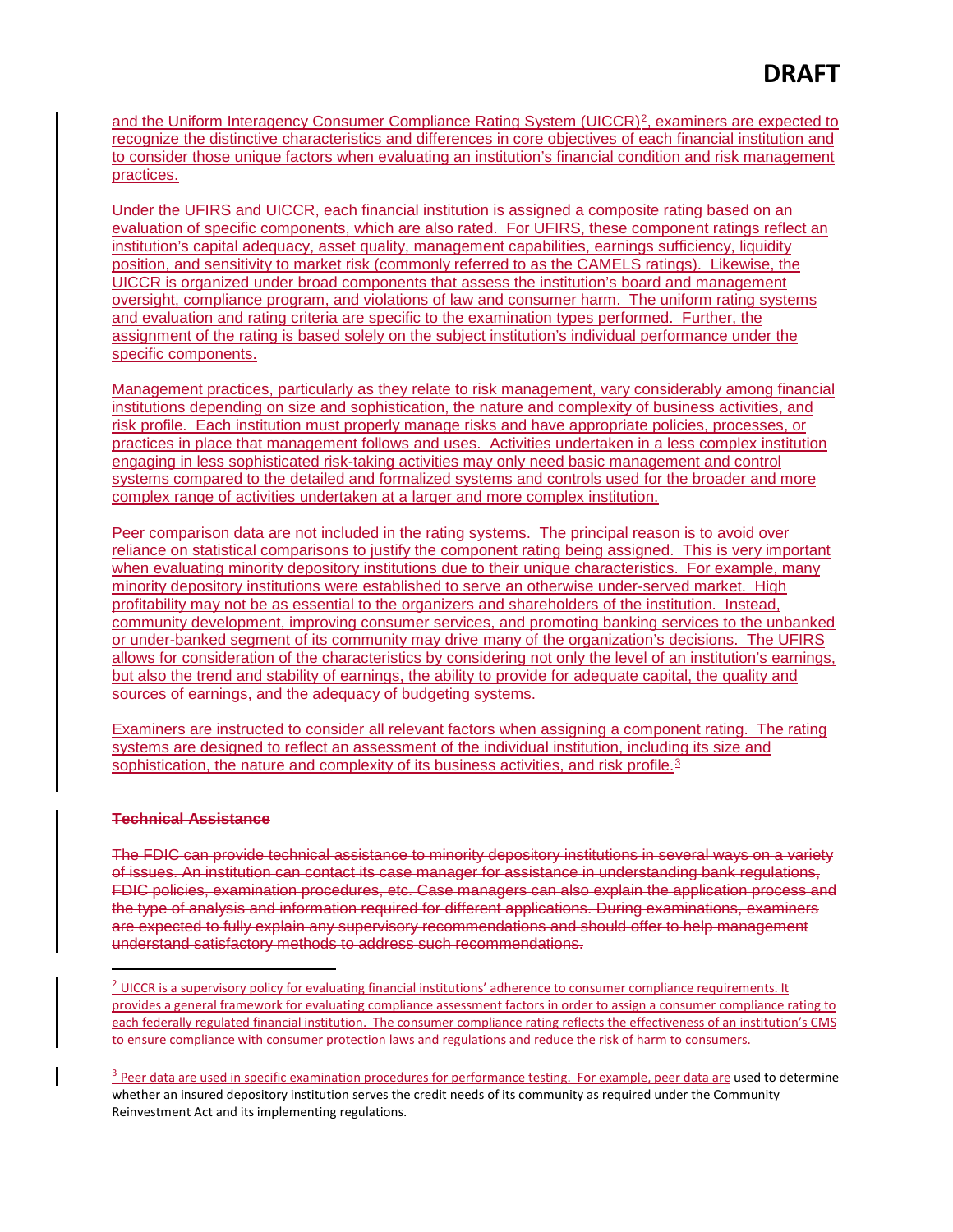the FDIC will offer to have representatives return to the institution approximately 90 to 120 days later to new problems. The level of technical assistance provided should be commensurate with the issues facing the institution. As such, institutions where more examination recommendations are made would generally At the conclusion of each examination of a minority depository institution directly supervised by the FDIC, review areas of concern or topics of interest to the institution. The purpose of the return visits will be to assist management in understanding and implementing examination recommendations, not to identify be offered more detailed technical assistance in implementing those recommendations.

 techniques, etc., but will not actually perform tasks expected of an institution's management or FDIC employees can advise on risk management procedures, accounting practices, recruiting employees. For example, FDIC employees may explain Call Report instructions as they relate to specific accounts, but will not assist in the preparation of an institution's Call Report. As another example, FDIC employees may provide information on community reinvestment opportunities, but will not recommend a specific transaction.

#### **Training and Educational Programs**

 The FDIC will work with trade associations representing minority depository institutions and other educational opportunities. We will partner with the trade associations to offer training programs during regulatory agencies to periodically assess the need for, and provide for, training opportunities and their annual conferences and other regional meetings.

 organizations to attempt to identify groups that may be interested in establishing new minority depository The national coordinator and the regional coordinators will also work with trade associations and other institutions. FDIC representatives will be available to address such groups to discuss the application process, the requirements of becoming FDIC insured, and the various programs geared toward minority depository institutions.

#### **Failing Institutions**

 The FDIC will attempt to preserve the minority character of failing institutions during the resolution process. In the event of a potential failure of a minority depository institution, the Division of Resolutions institutions. The Division of Resolutions and Receiverships will solicit qualified minority depository OpportunityOffice of Minority and Women Inclusion, will maintain a list of minority individuals and nonbank access to the FDIC's virtual data room for online due diligence.<sup>[4](#page-14-0)</sup> . Trade associations that represent minority depository institutions will also be contacted periodically to help identify possible interested and Receiverships will contact all minority depository institutions nationwide that qualify to bid on failing institutions' interest in the failing institution, discuss the bidding process, and upon request, offer to provide technical assistance regarding completion of the bid forms. In addition, the Division of Resolutions and Receiverships, with assistance from the Office of Diversity and Economic entities that have expressed an interest in acquiring failing minority-owned depository institutions and have been pre-approved by the Division of Risk Management Supervision and the chartering authority for parties.

#### **Reporting**

The regional coordinators will report their region's activities related to this Policy Statement to the national coordinator quarterly. The national coordinator will compile the results of the regional offices' reports and submit a quarterly summary to the Office of the Chairman. Our efforts to preserve and promote minority ownership of depository institutions will also be highlighted in the FDIC's Annual Report.

#### **Internet Site**

l

<span id="page-14-0"></span><sup>4</sup> Investors should also reference the FDIC's Final Statement of Policy on Qualifications for Failed Bank Acquisitions at [https://www.fdic.gov/regulations/laws/rules/5000-850.html#fdic5000qualforfailedbank.](https://www.fdic.gov/regulations/laws/rules/5000-850.html#fdic5000qualforfailedbank)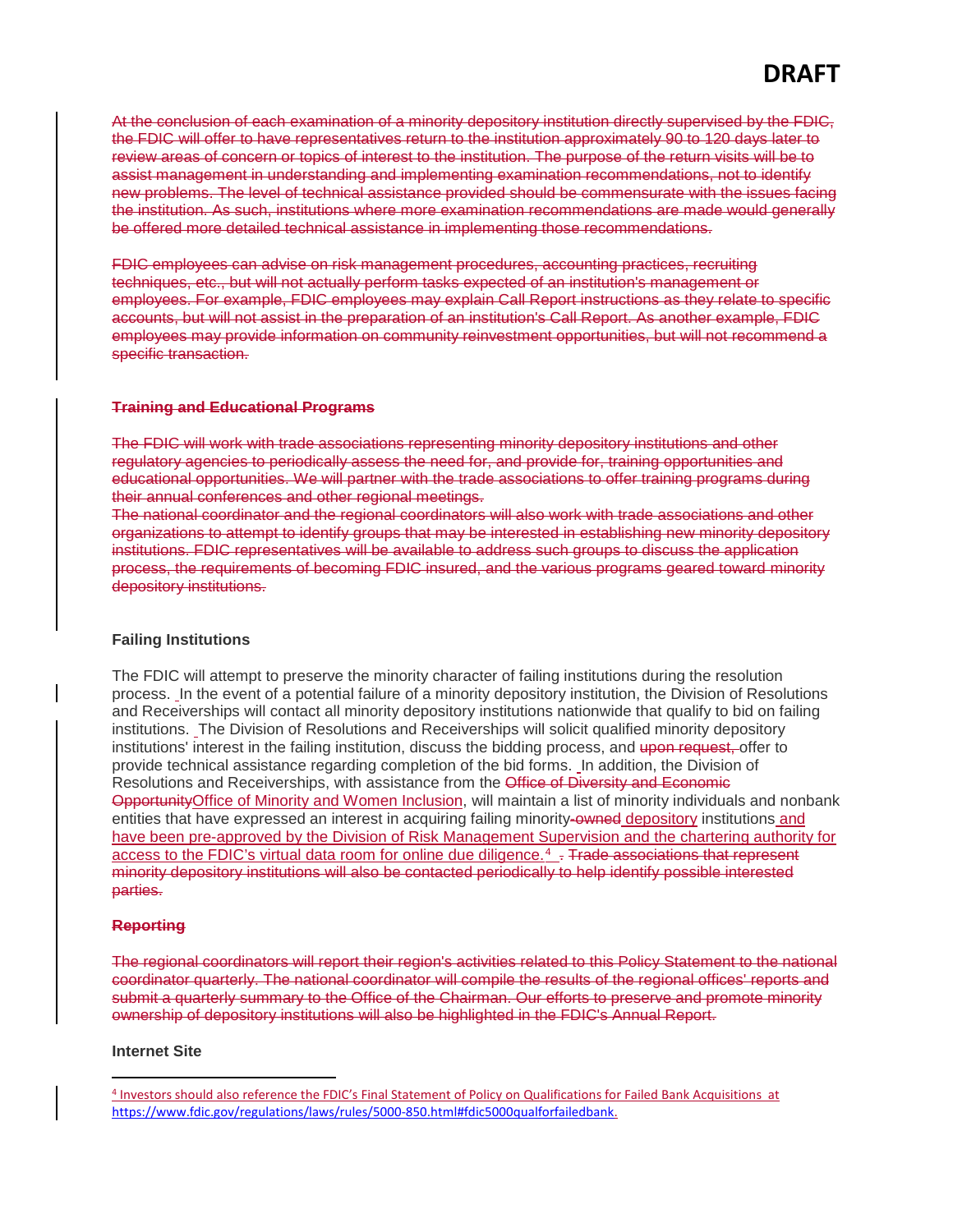### **DRAFT**

email address of the national coordinator director, and each regional coordinator, and additional staff. The <del>page <u>website </u>w</del>ill also contain links to the list of minority depository institutions, pertinent trade The FDIC will create maintain a Webpage website<sup>5</sup> on its Internet site (*www.fdic.gov*) to promote the Minority Depository InstitutionMDI Program. Among other things, the page website will describe the tools and resources available under the -program. The website will and include the name, phone number, and associations, and other regulatory Federal agency programs. We The FDIC will also explore the feasibility and usefulness of posting other items to the page, such as statistical information and comparative data for minority depository institutions. Visitors will have the opportunity to provide feedback regarding the FDIC's program and the usefulness of the Webpagewebsite.

By order of the Board of Directors, April 9, 2002.

 *[Source: 67 Fed. Reg. 18620, April 16, 2002]* 

l

<span id="page-15-0"></span>[<sup>5</sup> https://www.fdic.gov/regulations/resources/minority/index.html](https://www.fdic.gov/regulations/resources/minority/index.html)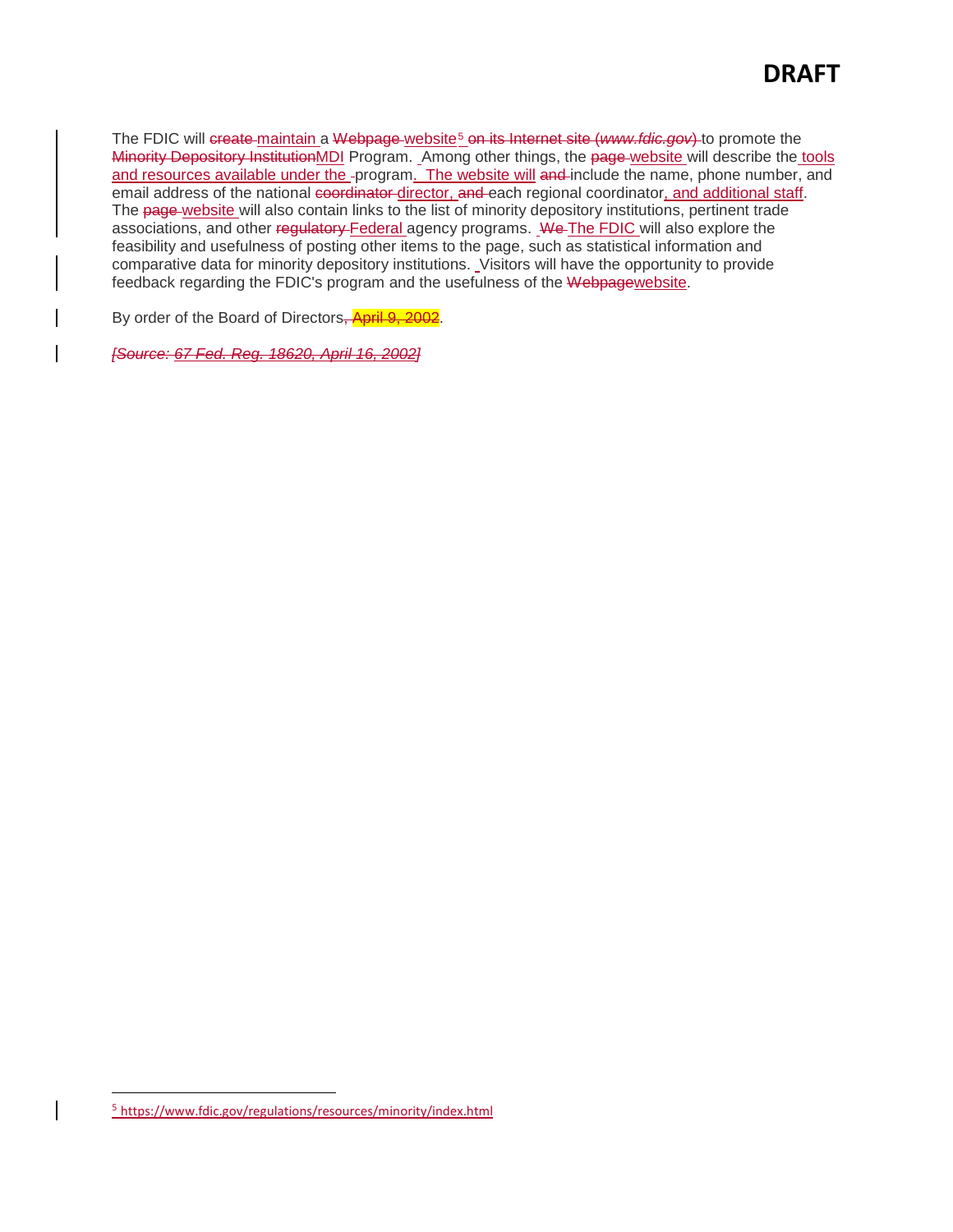

#### **5000 - Statements of Policy**

#### **POLICY STATEMENT REGARDING MINORITY DEPOSITORY INSTITUTIONS**

 FDIC has historically implemented programs to preserve and promote these financial institutions. This Policy Statement describes the framework the FDIC has put into place and the initiatives the FDIC will The FDIC has long recognized the importance of minority depository institutions in the financial system and their unique role in promoting the economic viability of minority and under-served communities. The undertake to fulfill its statutory goals with respect to minority depository institutions (MDI Program).

#### **Statutory Framework**

In August 1989, Congress enacted the Financial Institutions Reform, Recovery, and Enforcement Act of 1989 (FIRREA). Section 308 of FIRREA established the following goals:

- Preserve the number of minority depository institutions;
- Preserve the minority character in cases of merger or acquisition;
- Provide technical assistance to prevent insolvency of institutions not now insolvent;
- Promote and encourage creation of new minority depository institutions; and
- Provide for training, technical assistance, and educational programs.

#### **Definition**

 institution where 51 percent or more of the voting stock is owned by one or more "socially and economically disadvantaged individuals." "Minority" as defined by Section 308 of FIRREA means any of this Policy Statement, "minority depository institution" is defined as any Federally insured depository institution where 51 percent or more of the voting stock is owned by minority individuals. This includes Policy Statement, institutions will be considered minority depository institutions if a majority of the Board of Directors is minority and the community that the institution serves is predominantly minority. Section 308 of FIRREA defines "minority depository institution" as any Federally insured depository "Black American, Native American, Hispanic American, or Asian American." Therefore, for the purposes institutions collectively owned by a group of minority individuals, such as a Native American Tribe. Ownership must be by U.S. citizens or permanent legal U.S. residents to be counted in determining minority ownership. In addition to the institutions that meet the ownership test, for the purposes of this

#### **Identification of Minority Depository Institutions**

 To ensure that all minority depository institutions are able to participate in the MDI Program, the FDIC will appropriateness of their inclusion on the list during the examination process. In addition, case managers closely with the other Federal regulatory agencies to ensure that institutions not directly supervised by the FDIC are accurately captured on the list. In addition, the FDIC will periodically provide the list to relevant trade associations and seek input regarding the accuracy of the list. Inclusion in the FDIC's MDI Program maintain a list of Federally insured minority depository institutions. Institutions that are not already identified as minority depository institutions can request to be designated as such by certifying that they meet the above definition. For institutions supervised directly by the FDIC, examiners will review the in regional offices will note changes to the list while processing deposit insurance applications, merger applications, change of control notices, or failures of minority depository institutions. The FDIC will work is voluntary. Any minority depository institution not wishing to participate in this Program will be removed from the official list upon request.

#### **Organizational Structure**

The FDIC has designated a national director for the FDIC's MDI Program in the Washington Office and a regional coordinator in each Regional Office. The national director will consult with officials from the following FDIC Divisions to ensure appropriate personnel are involved and resources are made available with regard to MDI Program initiatives: Division of Risk Management Supervision, Division of Depositor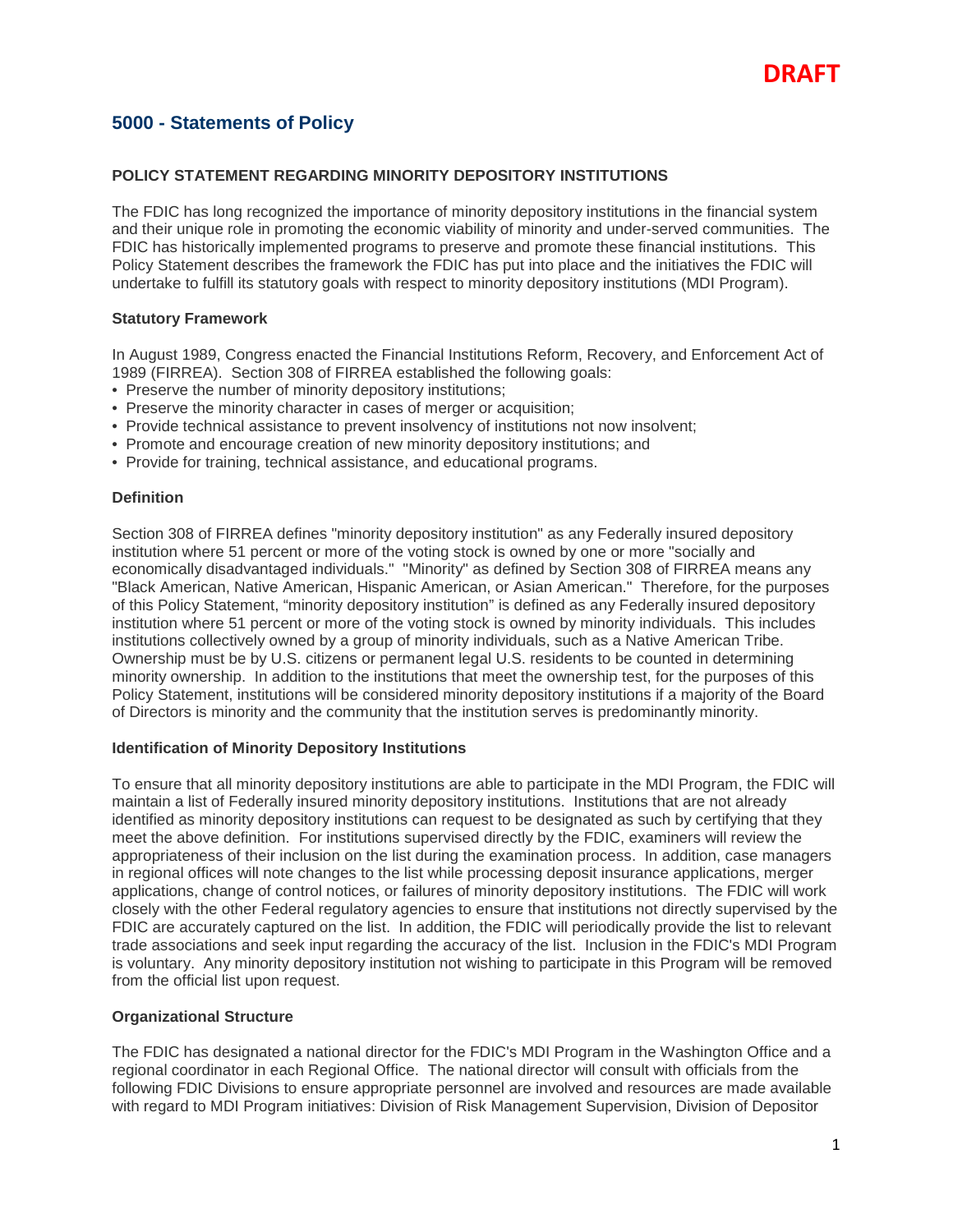

 Research, Legal Division, and the Office of Minority and Women Inclusion. The national director will also consult with other organizations within the FDIC as appropriate. and Consumer Protection, Division of Resolutions and Receiverships, Division of Insurance and

 will focus its efforts on minority depository institutions with those charters. However, the national director will meet periodically with the other Federal banking regulators to discuss each agency's outreach efforts, depository institutions. Representatives of other divisions and offices may participate in these meetings. As the primary Federal regulator for State nonmember banks and State savings associations, the FDIC to share ideas, and to identify opportunities where the agencies can work together to assist minority

#### **Engagement with Minority Depository Institutions**

 The FDIC's MDI Program will provide for continual engagement with minority depository institutions through ongoing interaction with the Washington, Regional, and Field Office staff. This interaction includes providing technical assistance to share information and expertise on supervisory topics, outreach opportunities to gain additional knowledge about specific regulatory requirements. Further, trade initiatives to provide opportunities for open dialogue with senior FDIC staff, and training initiatives to offer associations affiliated with minority depository institutions serve as a significant resource in identifying specific interests or concerns for those institutions.

 The national director will regularly contact minority depository institution trade associations to seek options for promoting and preserving minority depository institutions. The national director and the groups that may be interested in establishing new minority depository institutions. FDIC representatives FDIC insured, and the various programs supporting minority depository institutions. The regional feedback on the FDIC's efforts under the MDI Program, discuss possible training initiatives, and explore regional coordinators also will solicit information from trade associations and other organizations about will be available to address such groups to discuss the application process, the requirements of becoming coordinators will contact all new minority state nonmember banks and state savings associations identified through insurance applications, merger applications, or change in control notices to familiarize the institutions with the resources available through the MDI Program.

#### *Technical Assistance*

 Technical assistance, as defined by the FDIC's MDI Program, is individual assistance that a regulator will understanding supervisory topics or findings. At any time, the FDIC will share information and expertise with bank management on various topics including, but not limited to, understanding bank regulations, management procedures, and compliance management procedures. In providing technical assistance, FDIC staff will not actually perform tasks expected of an institution's management or employees. For example, FDIC staff may explain Call Report instructions as they relate to specific accounts, but will not assist in preparing an institution's Call Report. FDIC staff may provide information on community provide to a minority depository institution in response to an institution's request for assistance in FDIC policies, examination procedures, accounting practices, supervisory recommendations, risk reinvestment opportunities, but will not recommend a specific transaction.

 An institution can contact its field office representatives, case manager, or review examiner to request technical assistance. In addition, the regional coordinators and the institution's assigned case manager and review examiner are knowledgeable about minority bank issues and are available to answer explaining regulatory requirements. Other staff members within the FDIC with expertise in various regulatory topics will also be available to share knowledge to assist minority depository institutions in complying with regulations or implementing supervisory recommendations. questions or to direct inquiries to the appropriate FDIC office or staff member with expertise on the subject for response. Case managers can explain the application process and the type of analysis and information required for different applications. Field office representatives also serve as a significant resource to minority depository institutions by readily answering examination related questions and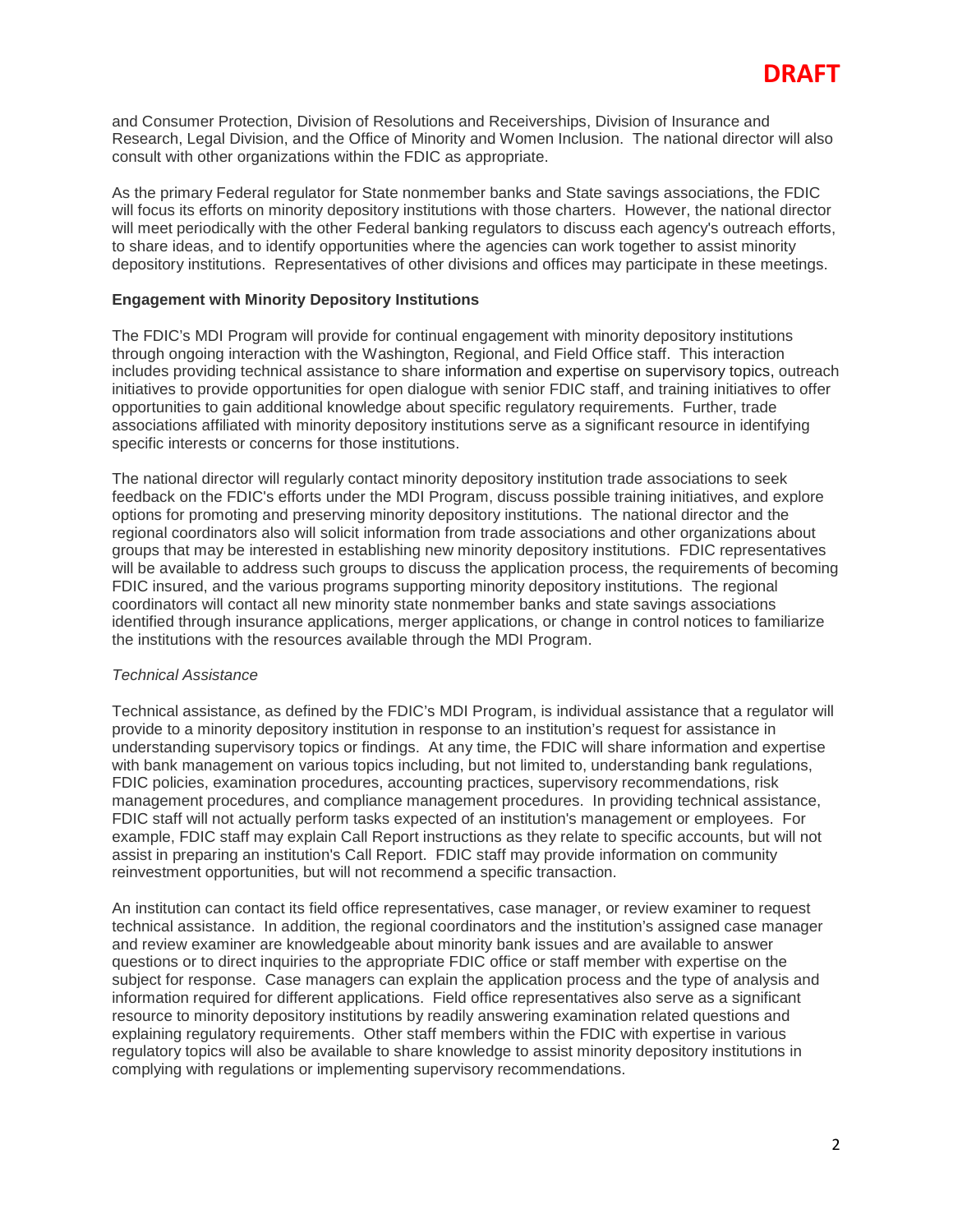### **DRAFT**

 During examinations, the FDIC expects examiners to fully explain supervisory recommendations and offer to help management understand satisfactory methods to address such recommendations. At the FDIC will be available to return to the institution to provide technical assistance by reviewing areas of conclusion of each examination of a minority depository institution directly supervised by the FDIC, the concern or topics of interest to the institution. The purpose of return visits is to assist management in understanding and implementing examination recommendations, not to identify new problems.

 ratings. Technical assistance is a tool to provide on-going support to institutions in an effort to ensure timely implementation of recommendations, full understanding of regulatory requirements, and in some instances, the viability of the institution. Technical assistance is not a supervisory activity and is not intended to present additional regulatory burden. Further, examination teams will not view requests for, or acceptance of, technical assistance negatively when evaluating institution performance or assigning

#### *Outreach*

 Outreach, as defined by the FDIC's MDI Program, consists of FDIC representatives meeting with financial financial institution management and senior FDIC management. institutions with a primary focus of building relationships and open communication and providing information and resources. Outreach is generally offered by the FDIC and can include meetings between

financial institution management and senior FDIC management.<br>The FDIC maintains an MDI Subcommittee of its Advisory Committee on Community Banking (CBAC) comprised of executives of minority depository institutions. The MDI Subcommittee serves as a source of feedback on FDIC strategies to fulfill statutory goals to preserve and promote minority depository institutions. The MDI Subcommittee may also make recommendations or offer ideas to the CBAC for consideration and presentation to the FDIC. The MDI Subcommittee provides a platform for minority depository institutions to promote collaboration, partnerships, and best practices. The Subcommittee will also identify ways to highlight the work of minority depository institutions in their communities.

 Executives and staff in the FDIC's regional offices will communicate regularly with each minority depository institution to outline the FDIC's efforts to promote and preserve minority depository institutions; will offer annually to have a member of regional management meet with the institution's board of directors to discuss issues of interest, including through roundtable discussions and training sessions; and will seek input regarding any training or other technical assistance the institution may desire.

 The FDIC will explore opportunities to facilitate collaboration and partnering initiatives among minority depository institutions or between minority depository institutions and non-minority depository institutions. opportunities to better meet the needs of their communities. The FDIC recognizes that by facilitating these collaborative relationships, institutions can have

#### *Training and Educational Programs*

 The FDIC will partner with other agencies and trade associations to offer training programs. This training Training and educational programs, as defined by the FDIC's MDI program, consists of instruction designed to impart proficiency or skills related to a particular job, process, or regulatory policy. The FDIC will work with other banking regulatory agencies and trade associations representing minority depository institutions to periodically assess the need for, and provide for, training and educational opportunities. and education can be provided in person, through webinars or conference calls, or in a conference setting.

#### **Reporting**

 depository institutions will also be highlighted in the FDIC's Annual Report and the Annual Report to The regional coordinators will report regional office activities related to the MDI Program to the national director quarterly. The national director will develop a comprehensive report on all MDI Program activities and submit the report quarterly to the Chairman. The FDIC's efforts to preserve and promote minority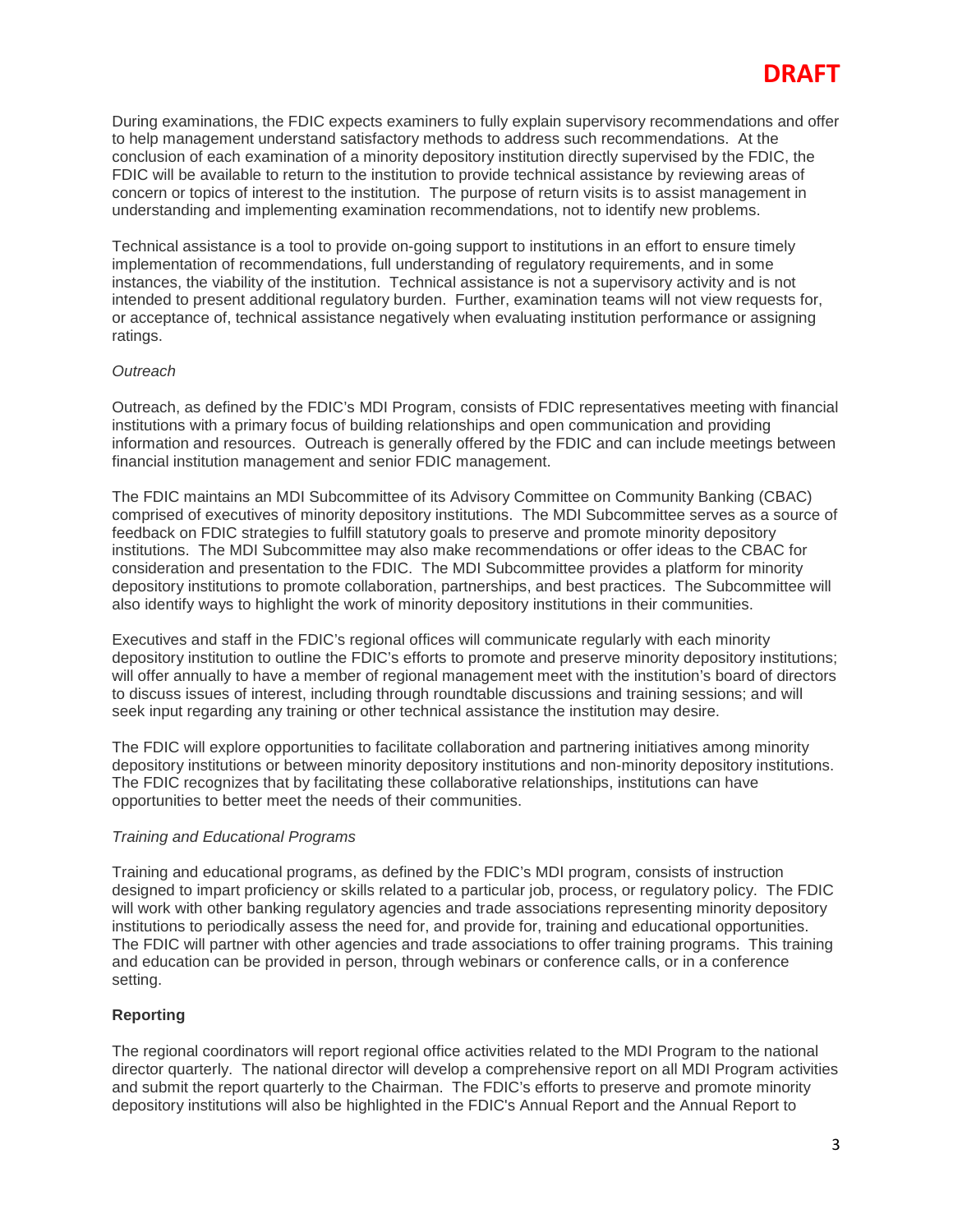Congress on the Preservation and Promotion of Minority Depository Institutions pursuant to Section 367 of the Dodd-Frank Wall Street Reform and Consumer Protection Act of 2010 and Section 308 of FIRREA.

#### **Measuring Program Effectiveness**

 The national director and the regional office staff will routinely solicit feedback from minority depository activities by administering periodic surveys and holding discussions with bank management. institutions to assess the effectiveness of the FDIC's technical assistance, outreach, and training/education efforts and the MDI Program in general. The FDIC will track instances of technical assistance, outreach, and training and education and solicit feedback on the effectiveness of these

#### **Examinations**

l

 regulations. Likewise, all examinations must be conducted within the parameters of FDIC exam policies and should consistently measure the risk an institution poses to the FDIC's deposit insurance fund. All insured institutions must be operated in a safe and sound manner, in accordance with FDIC's Notwithstanding, and consistent with the Uniform Financial Instit[u](#page-19-0)tions Rating System (UFIRS)<sup>1</sup> and the Uniform Interagency Consumer Compliance Rating System (UICCR)[2](#page-19-1), examiners are expected to recognize the distinctive characteristics and differences in core objectives of each financial institution and to consider those unique factors when evaluating an institution's financial condition and risk management practices.

 Under the UFIRS and UICCR, each financial institution is assigned a composite rating based on an evaluation of specific components, which are also rated. For UFIRS, these component ratings reflect an institution's capital adequacy, asset quality, management capabilities, earnings sufficiency, liquidity position, and sensitivity to market risk (commonly referred to as the CAMELS ratings). Likewise, the oversight, compliance program, and violations of law and consumer harm. The uniform rating systems and evaluation and rating criteria are specific to the examination types performed. Further, the specific components. UICCR is organized under broad components that assess the institution's board and management assignment of the rating is based solely on the subject institution's individual performance under the

 risk profile. Each institution must properly manage risks and have appropriate policies, processes, or practices in place that management follows and uses. Activities undertaken in a less complex institution Management practices, particularly as they relate to risk management, vary considerably among financial institutions depending on size and sophistication, the nature and complexity of business activities, and engaging in less sophisticated risk-taking activities may only need basic management and control systems compared to the detailed and formalized systems and controls used for the broader and more complex range of activities undertaken at a larger and more complex institution.

 reliance on statistical comparisons to justify the component rating being assigned. This is very important when evaluating minority depository institutions due to their unique characteristics. For example, many minority depository institutions were established to serve an otherwise under-served market. High profitability may not be as essential to the organizers and shareholders of the institution. Instead, Peer comparison data are not included in the rating systems. The principal reason is to avoid over community development, improving consumer services, and promoting banking services to the unbanked

<span id="page-19-0"></span><sup>&</sup>lt;sup>1</sup> The UFIRS takes into consideration certain financial, managerial, and compliance factors that are common to all institutions. (Compliance, Community Reinvestment Act, Government Security Dealers, Information Technology, Municipal Security Dealers, Compliance with laws and regulations is considered under the management component. Specialty examination findings Transfer Agent, and Trust (or Fiduciary)) and the ratings assigned to those areas are taken into consideration, as appropriate, when assigning a composite rating and component ratings under UFIRS.<br><sup>2</sup> UICCR is a supervisory policy for evaluating financial institutions' adherence to consumer compliance requirements. It

<span id="page-19-1"></span> each federally regulated financial institution. The consumer compliance rating reflects the effectiveness of an institution's CMS provides a general framework for evaluating compliance assessment factors in order to assign a consumer compliance rating to to ensure compliance with consumer protection laws and regulations and reduce the risk of harm to consumers.